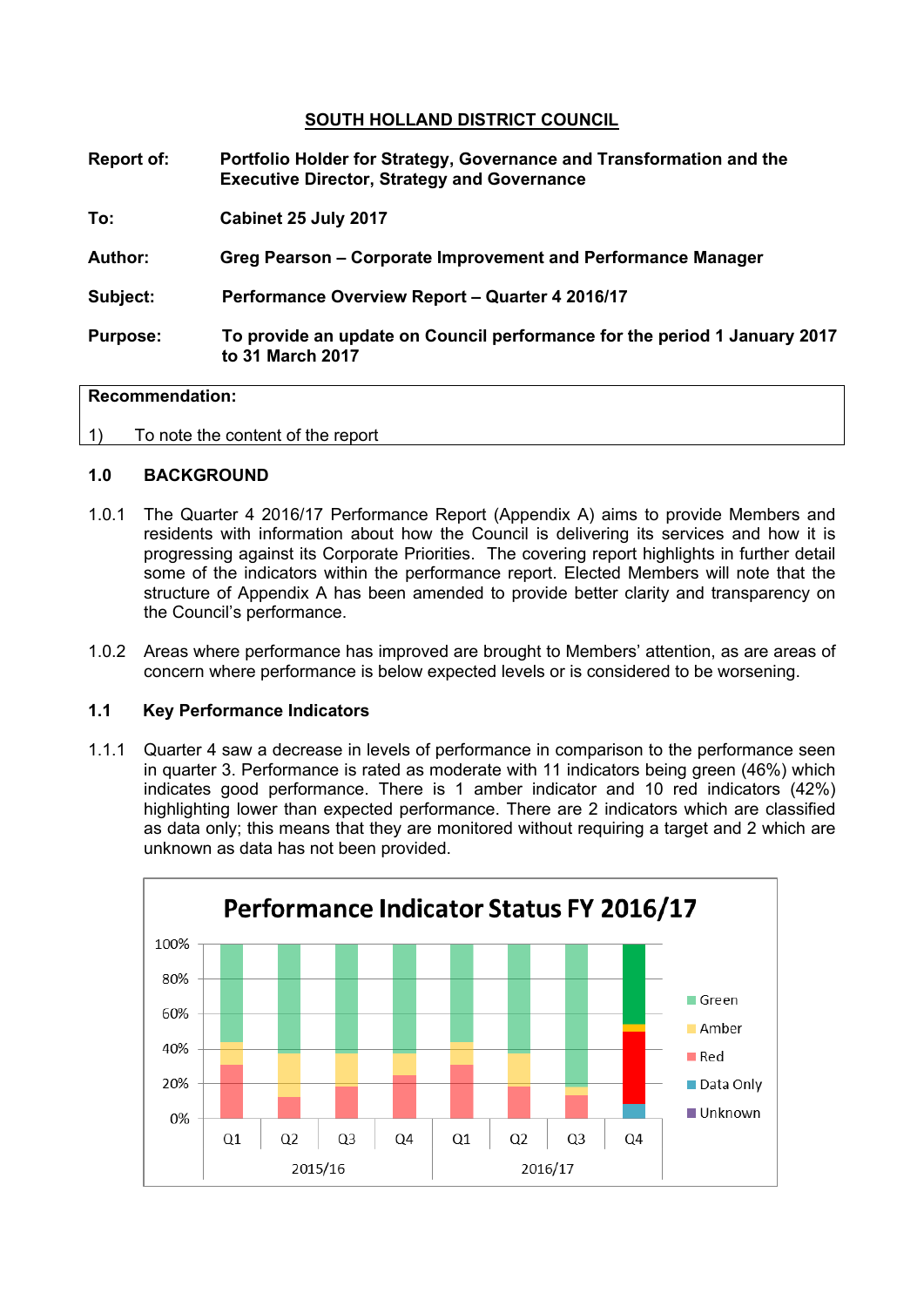# **1.2 Areas of Success**

### **Customer Complaint Handling**

Following a change internally in the process for logging complaints, we faced a challenge in relation to the handling of complaints. However, this has been addressed and the process looks to be working smoothly now. We closed 54 complaints in the last quarter of 2016/17 and 8 of these were upheld for stage 1 complaints. There were 3 stage 2 complaints closed and none of these were upheld.

### **Commercial Property Occupancy**

The occupancy of our commercial properties continued at 100%, the 50 units we own have been let for the full financial year ensuring an income for the Council.

## **Planning Applications**

The performance of the planning team continued to maintain above target with 96% of applications determined within the agreed time for Q4, which refers to 194 of 202 applications. Performance was green throughout the financial year.

#### **Revenues and Benefits**

The 2016/17 financial year saw the revenues and benefits team turnaround poor performance earlier in the year to finish the year with green indicators at the end of Q4. The LA error rate, which would have likely resulted in a fine if above 0.48%, finished the year at 0.42%. There are still some external audits to be conducted and confirmation that there will be no fine cannot be given until this has been done, however, the indicator shows the service sitting at a much better position than in August when it peaked 0.89%.

Both the business rates and council tax collections also finished the year slightly above the target which means additional collection than previously forecasted.

## **1.3 Areas of Concern**

The following areas are either not achieving their target or are experiencing a significant decline in performance:

#### **Housing Void Figures**

Following previous improvement, the housing void figures have seen an increase in the last quarter. Overall, the time the keys were with contractors remained within target, however there was an issue with some of the general needs properties which took the contractor time over 25 days in the quarter for the general needs indicator. Letting times for both sheltered and general needs were both over their targets for the quarter leading to key to key targets being missed for both tenures and the overall time to re-let properties for all tenures, key to key, finished Q4 at 32 days.

The service has confirmed that there were some properties that took longer to complete their works due to external factors and that there have also been properties that have required multiple offers to residents. All of which caused a delay in the time for a few properties which increased the average time for voids across the board.

There has still be a great improvement overall, the Q4 figure of 32 days is an improvement on the 45 days recorded for the same period last year. The service is also undergoing review as part of the Place Service review and there has been additional work done to review the processes for voids. With all this in mind, it is hoped that the improvements will continue and a reduction in void times will be seen.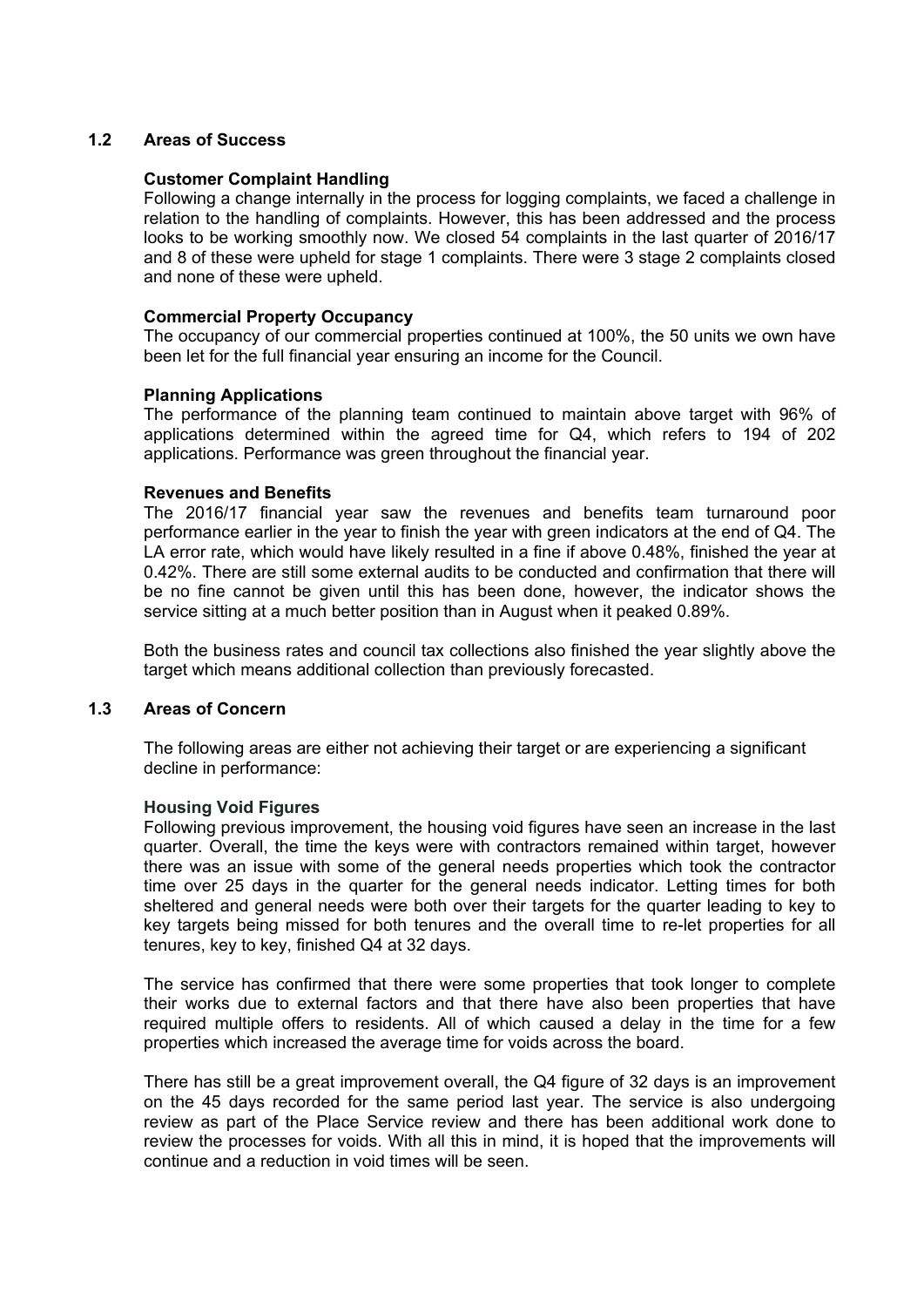## **Average Wait Time In Seconds**

Quarter 4 saw the average wait time for calls to the revenues, benefits and customer contact centre increase to 107 seconds. There are a number of factors which have caused this, including the increase in the number of calls received in March due to Council Tax enquiries and the increasing of skills for call takers which has meant calls are longer and providing a quality service to customers. Another impact has been the introduction of floor walkers, which reduced the number of people answering the phones but, has meant a drop in around 1300 visits to the cash office, the most expensive contact channel, thanks to additional support provided by the floor walkers to help customers make payments via other methods.

The service has advised that they will be looking to ensure forecasting is better implemented for busy periods going forward and an additional post has now been created for the floor walkers which means the contact centre should be back to capacity.

## **Environmental Services**

The amount of waste sent to 'energy from waste' per household rose slightly at the end of the year, with Q4 reported as 48.2kg per household. This replicates the increases seen in other Districts and is reported to County as the owners of the waste following our collection of it. Missed waste collections rose in Q4 to 51.2 per 100,000 collections, this is slightly higher than the reported 40.3 for the same period last year. However, this still represents a very good rate of collection as the actual number of missed bins was 521 for the quarter out of 1,018,500 collections made during the 3 months (99.95% of bins collected).

## **Sickness**

The number of days lost to sickness rose to its highest for the year and higher than reported for Q4 of the previous year, it stood at 3.68 days per full time equivalent at the end of this quarter. There are 8 people on long term sick, which is a reduction from 14 the previous month. Sickness is being managed, however, some of those on long term sick are for serious illness and support is being provided. The sickness figures will continue to be monitored.

## **2.0 OPTIONS**

- 2.1 Members are asked to consider the information contained within the report.
- 2.2 To do nothing.

# **3.0 REASONS FOR RECOMMENDATION**

3.1 The report is for consideration and is presented in order that members are aware of how the Council is delivering its services and how it is progressing against its Corporate **Priorities** 

#### **4.0 EXPECTED BENEFITS**

4.1 The Council's performance is properly scrutinised.

# **5.0 IMPLICATIONS**

#### 5.1 **Corporate Priorities**

5.1.1 The report presents progress monitoring of performance of the corporate priorities.